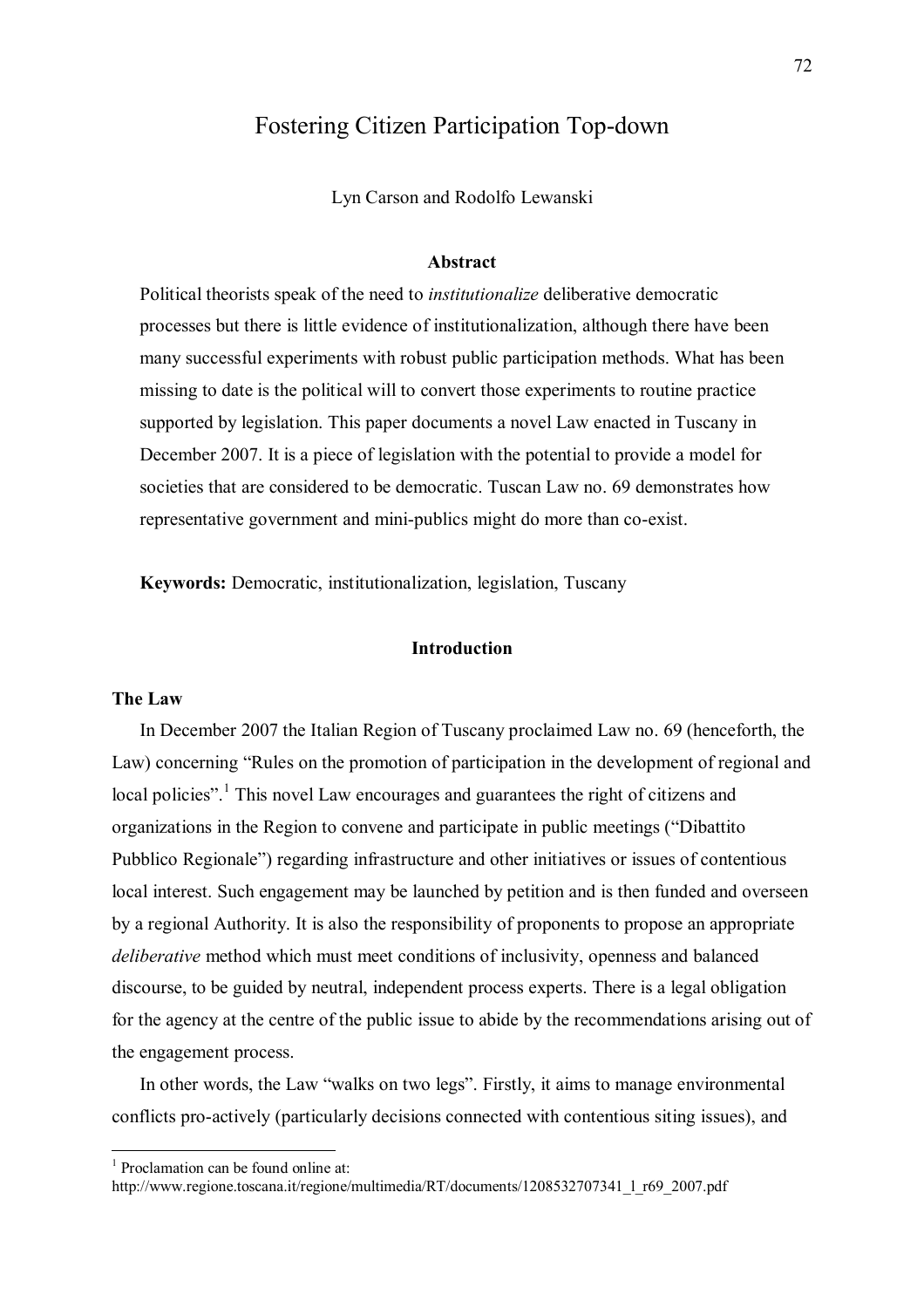secondly, it seeks to promote participation by local institutional and social actors. The Authority (described later) is the pivotal mechanism to achieve the Law's two goals. This article charts the development of this Law and the details of its provisions.

# **Regional context**

Tuscany is a region of Italy<sup>2</sup> renowned for its scenic beauty and its artistic and architectural marvels. It might soon become renown, at least within the field of deliberative democracy and among policy makers, for something quite different. Tuscany is positioned, somewhat surprisingly, to be a front-runner in advancing and institutionalizing citizen involvement in political decision making.

 Compared with other developed nations, Italy has not been a leader in the use of public participation practices. When engagement has been sought by authorities, it has been typically shallow or symbolic, and its actual influence on policies and decisions low. For many public authorities, participation simply means informing citizens of intentions and decisions. Much more attention is paid to consulting (*concertazione*) organizations and associations representative of organized segments of society and economy. Citizen participation, when it does occur, seldom presents the traits that are considered typical of dialogue and deliberation.<sup>3</sup> These considerations also apply to the regions of central Italy, among them Tuscany, that today have a strong leftist political culture dating back to the end of World War II.

 Since its creation as a federal region in the early 1970s, Tuscany has been governed by the *Partito Comunista Italiano* (PCI), i.e., the Communist Party (although the name is misleading since it resembles Western socialist parties). In this Region, the PCI has either governed alone or in various coalitions. Although Tuscany has a tradition of citizen involvement and social capital, $<sup>4</sup>$  this is expressed through associations that appear to be</sup> embedded in the prevailing political subculture (Floridia, 2007).

# **Institutionalizing Participation Through Meta-Participation**

 In the light of this political culture, the enactment by the Tuscany Regional Assembly of Law no. 69 of December 27, 2007 after a process that lasted two years, is all the more

<sup>&</sup>lt;sup>2</sup> Italy is now a semi-federal system divided into 20 regions. Tuscany has a population of approximately 3.6 million (out of a national total of approx. 57), divided into 285 municipalities and 10 provinces.

<sup>&</sup>lt;sup>3</sup> A recent overview of significant participation practices is offered in Dipartimento della Funzione Pubblica, Bobbio, L. (ed.), *Amministrare con i cittadini,* Rubettino, Soveria Mannelli, 2007. <sup>4</sup>

According to Cartocci, R., *Mappe del tesoro. Atlante del capitale sociale in Italia*, Il Mulino, Bologna, 2007, Tuscany has the second highest social capital among Italian regions.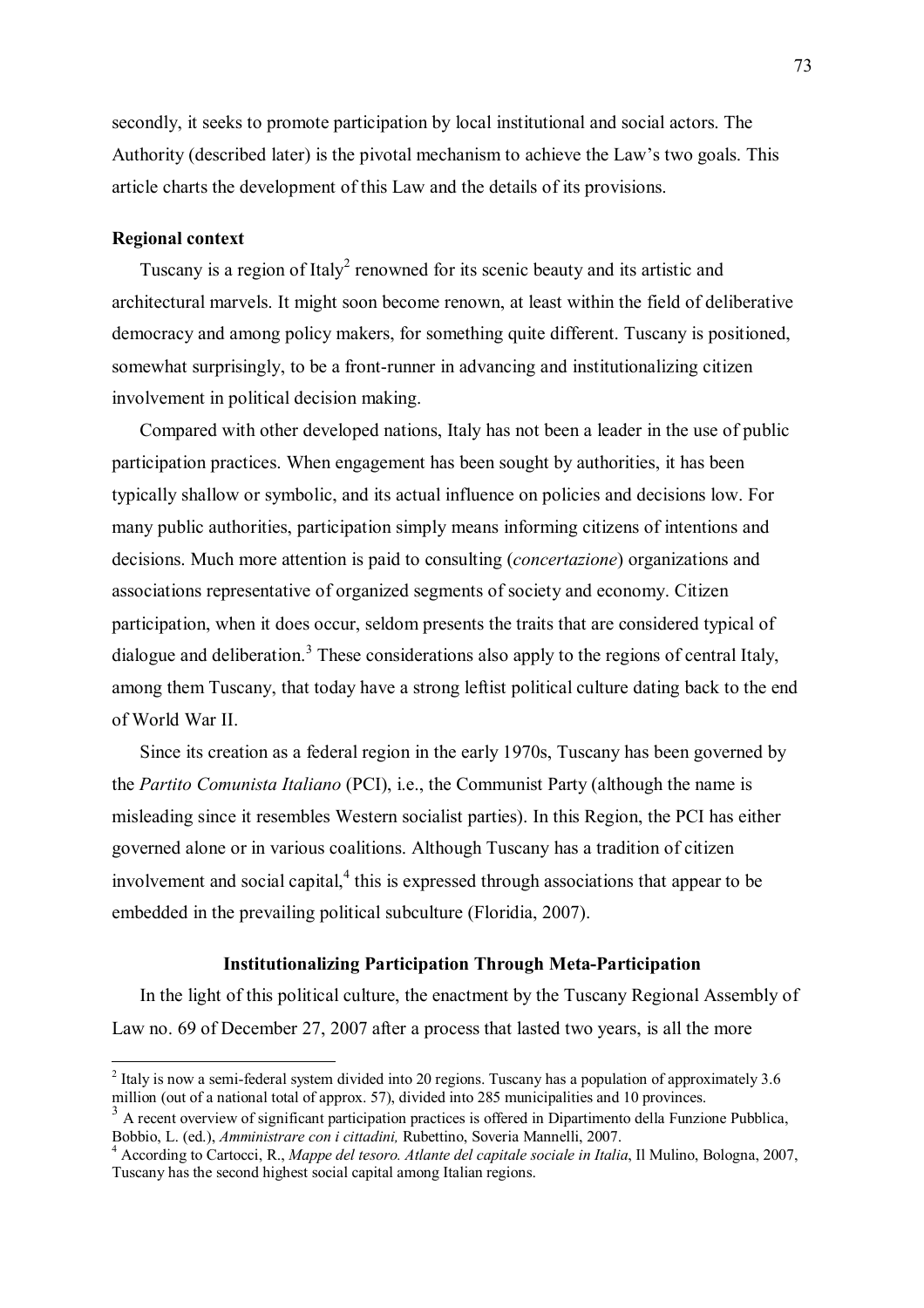surprising. The Law aims to enhance citizen participation, representing a potentially significant development.<sup>5</sup> The Law, along with its implementation and anticipated effectiveness in coming years, might well offer valuable teachings on citizen engagement well beyond the Tuscan borders, in Italy and internationally. At this stage, an analysis of the strategy and 'tools' set out by the Law offers a stimulating and rare opportunity to reflect on how authorities might go about actively promoting and institutionalizing citizen participation.

 One noteworthy aspect of the Law is the meta-participatory process of its development. It was drafted using the kind of citizen participation that it advocates, engaging approximately one thousand individuals. Also, the process merged participatory democracy with the mechanisms of representative democracy, since the Law had to be passed by the regional Assembly to bring the Law forward.

 Claudio Martini, the President of the Region, originally proposed the idea of legislation to enhance citizen involvement in his 2005 election campaign. He was supported by advocacy groups such as the association *Rete Nuovo Municipio* (the 'network for a new municipality'), which is committed to citizen participation in local government. Martini was joined by the *Assessore*, Agostino Fragai, who was responsible for local government and institutional reform, and together they promoted the idea against skepticism from members of Martini's own government.<sup>6</sup> Colleagues' skepticism may well have emerged from cynicism about Martini's motives or the efficacy of public participation or, very likely, a belief that an elected representative's job was to do the work which Martini was designating for citizens. However, Martini's political strength saw through the successful enactment of the Law.

 The process started in January 2006 with a region-wide meeting of representatives of local administrations and civic associations. An international conference was held in May 2006. About 40 workshops were then held across the Region. These meetings generated the topics and questions that were then fed into a major event in the city of Carrara in November 2006, using a large-scale format known as a 21st Century Town Meeting. The event adhered to the US model.<sup>7</sup> Participation in the event was open to anyone in the Region who was interested. Of the 500 citizens who enrolled (i.e. self-nominated), 408 actually showed up (many arrived on a special train that collected them from areas throughout the Region). Additionally, a small group of 20 were randomly selected from the population. The authors

<sup>&</sup>lt;sup>5</sup> For materials and information of the Law and the process followed in passing it, see www.regione.toscana.it/partecipazione<br><sup>6</sup> Pers. comm. President Claudio Martini, Sydney, 1 March 2008

<sup>&</sup>lt;sup>7</sup> For an explanation of the  $21<sup>st</sup>$  Century Town Meeting process see AmericaSpeaks' website www.americaspeaks.org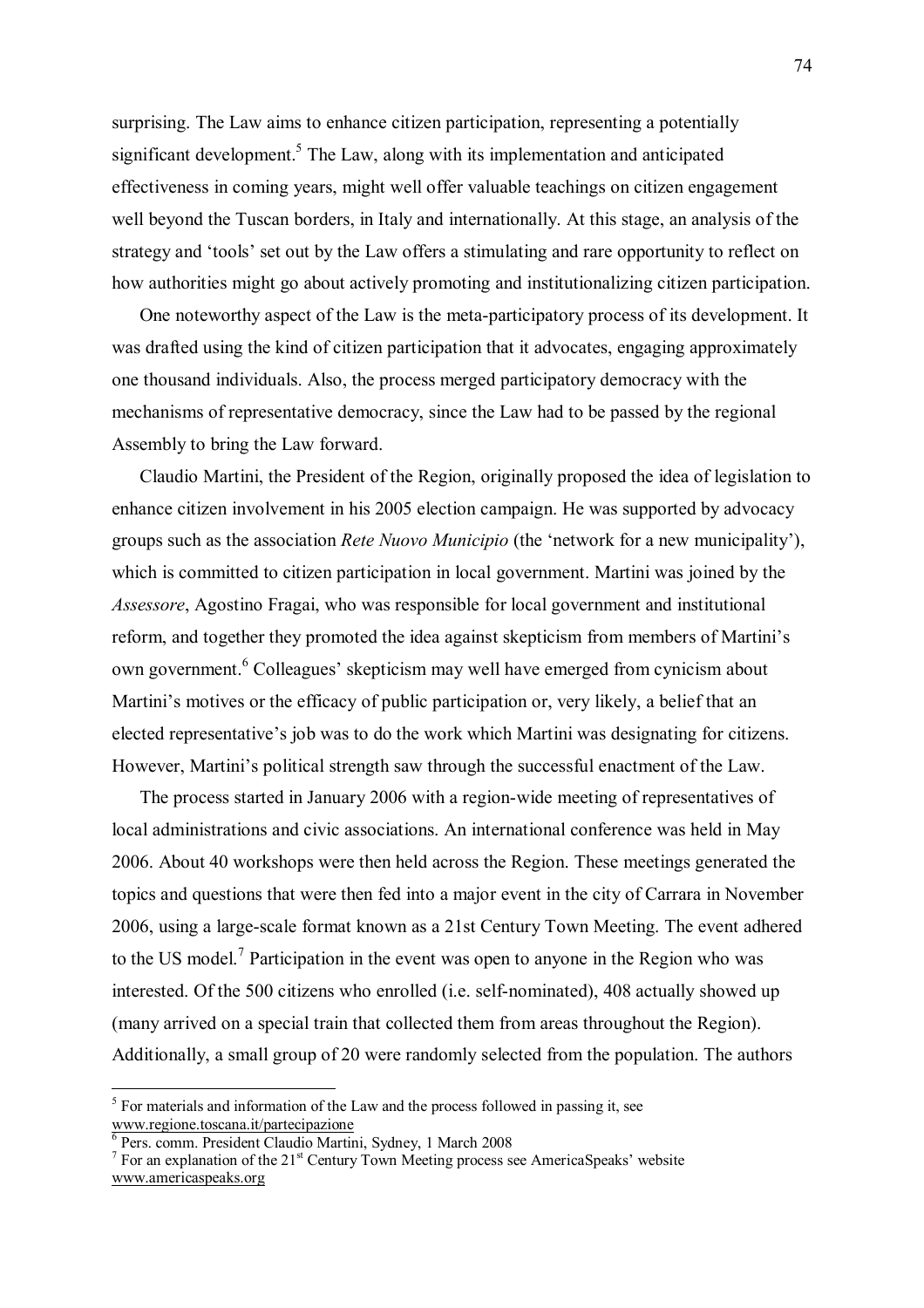believe this occurred to enable comparisons between those who self-nominated and those randomly-selected participants. No evidence is yet available to establish if this comparison actually occurred. Rather than 'ordinary' randomly selected citizens, this event attracted participants who were already active in public life or in local administrations. According to the conveners (Bobbio, 2007), there was a broad span of socio-demographic representativeness (gender, age, geographic origin). However, it should be noted that the event attracted more leftist and progressive associations; rightist associations were absent, perhaps out of mistrust in the process.

 The role and tasks of the citizens were not perfunctory. At the opening of the event, Martini explicitly made the commitment that participants' recommendations would constitute the Law. The participants set the agenda by calling for an elected delegate from each of the 48 tables to represent their collective views about the proposed text of the bill. This led to a well-organized filtering of items for the draft. All participants were then invited to a final plenary discussion of the bill before it was taken up by the Tuscany Regional Assembly at the end of 2007 (Bobbio, 2007).

#### **The goals of Law no. 69/2007**

The unequivocal objective of the Law is to 'open up' civil society by empowering citizen participation in the setting of regional and local policies. Participation is explicitly stated to be a 'right of citizens'. By promoting informed citizen involvement, the Law encourages a growth of robust participatory practices appropriate to the situations.

 More broadly, the aim is also to strengthen the ties between the governmental bodies, agents, and representatives and citizens in the society at large through innovations within the system of representative democracy. The Regional policy makers are aware<sup>8</sup> of the overall legitimation crisis of governments, of the loss of trust in representative institutions, of the growing dissatisfaction towards the efficiency of the administration and the effectiveness of public policies in the eyes of society. These phenomena are as evident in Tuscany, generally considered a well-governed region, as they are in other Western locations (Putnam, 1993).

 Finally, the Law can be seen as an ëinstitutional strategy aimed at reproducing social capital' (Floridia, 2007, p. 617) in which the Region is traditionally rich. Participatory activity under the Law would tap into the knowledge, skills and forms of civic engagement already present and active in Tuscan society, strengthening citizen capacities, promoting

<sup>&</sup>lt;sup>8</sup> As stated by A. Fragai at the kick-off meeting in January 2006 http//ius.regione.toscana.it/partecipazione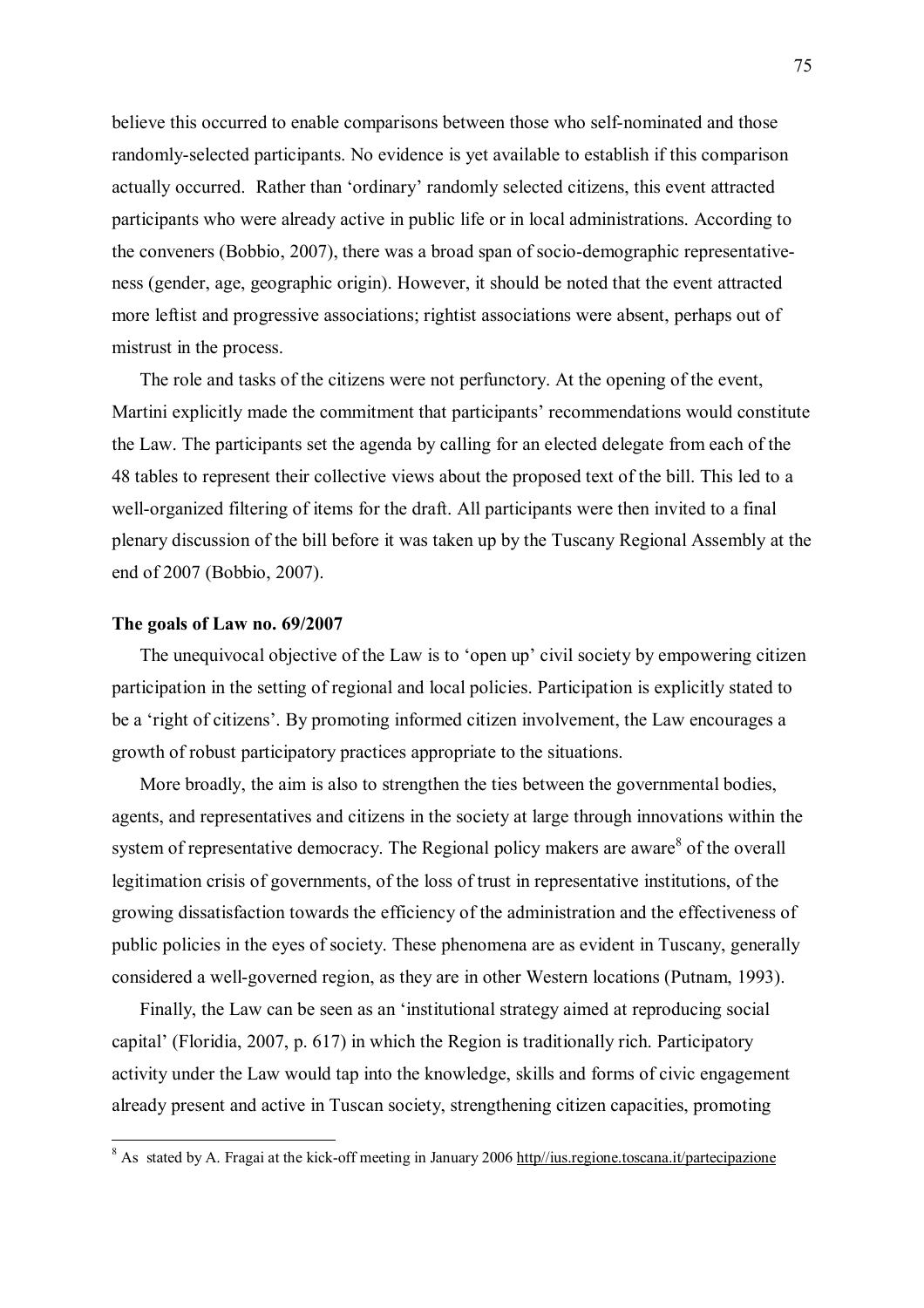citizen engagement in collective decisions and community life, and contributing to the spread of a civic culture.

 To pursue such goals, the Law introduces two distinct types of participatory processes, one concerning large infrastructure projects, the other enhancing citizen engagement in relation to local policies, decisions and projects.

# **Prescriptions of the Law**

 The Law is distinctive when compared with legislation in other countries. It is designed to enable citizens and other authorities to initiate public participation when a problem needs to be resolved, with an evident understanding of robust, *deliberative* methods. Also, and this is unusual for Italian legislation, the Law contains a "sunset" clause. It will be reviewed at the end of 2012 with a view to continue or repeal it. This reflects the initially tentative and experimental character of the strategy adopted by Tuscany.

### **The Authority for Participation**

 Implementation and regulation of the Law is assigned to the Authority for Participation (hereafter the Authority). This individual (the Authority is both an individual and an entity), enjoys considerable discretion in making her/his decisions. The Authority is chosen by the Tuscan Regional Assembly. Since the political opposition (rightist parties) in the Assembly feared that the Law might be used by parties in power for a hidden agenda or to manipulate consensus to their advantage, it approved a complex procedure aimed at ensuring a bipartisan choice insofar as possible. A candidate for the position of Authority (the selection process is currently underway), must be an expert in political science or public law, or have experience in the field. Interestingly, Italian citizenship is not required. The Authority receives remuneration equivalent to that of a Regional Councilor and a budget for operational resources and personnel.

The two main tasks of the Authority are:

- 1. to promote participation by providing support to public and private agencies and individuals who are interested in carrying out such processes;
- 2. to guarantee the impartiality, neutrality and correctness of the processes.

 The Authority evaluates public debate proposals concerning large infrastructure projects and decides how regional support is to be allocated to local participatory processes. It also establishes criteria and offers assistance and advice, and can even propose changes to original proposals along the priority lines indicated by the Law.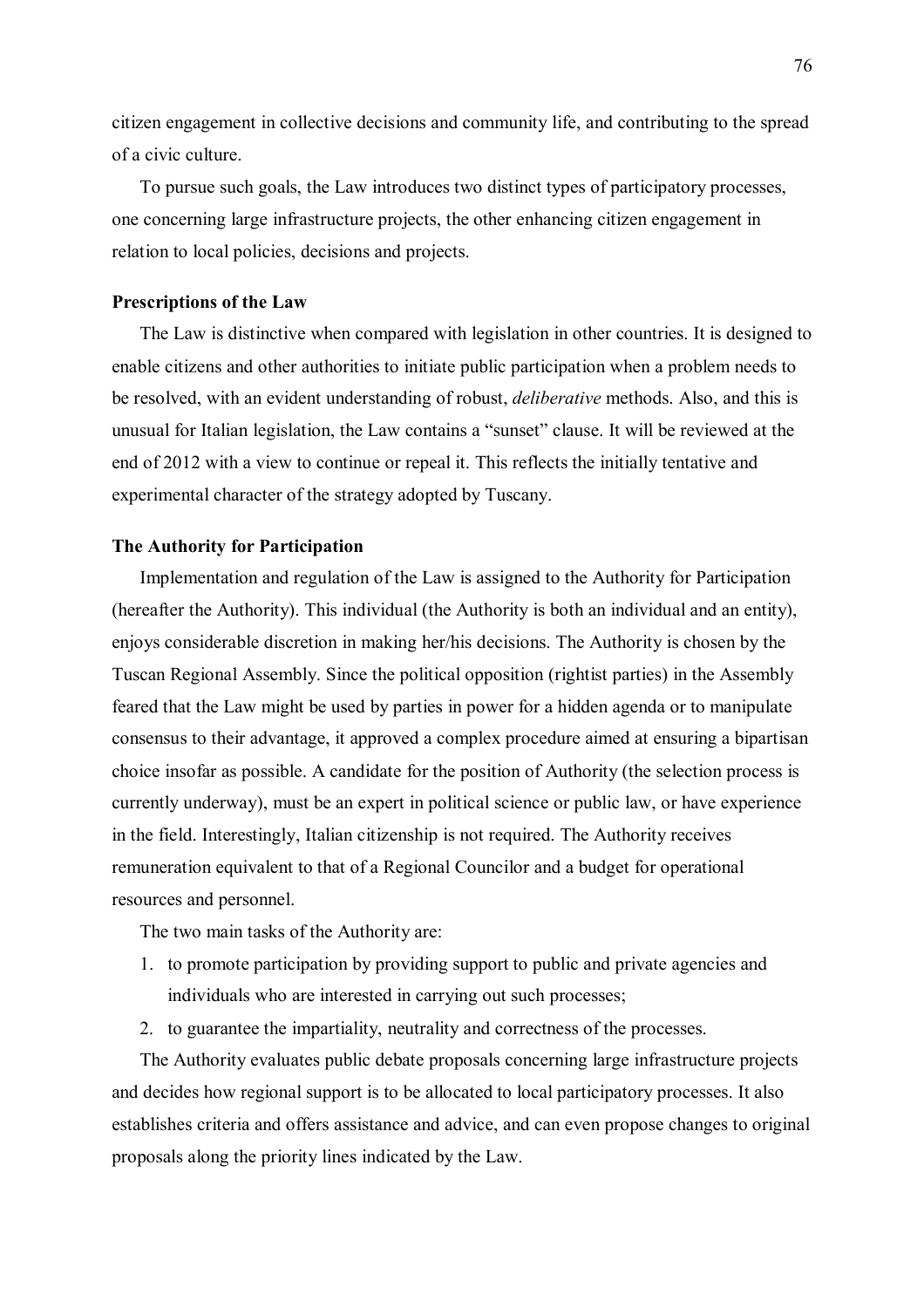The Authority exercises ample discretionary powers in administering the process. It decides if a deliberative process should proceed after hearing the proponents and local authorities and evaluating the actual relevance of the impacts. Once it accepts the request to support a participatory process, the Authority then establishes its duration (which should not exceed six months). The Authority nominates an expert in participatory/deliberative practices who manages and facilitates the process on behalf of the government. The process design endorsed by the Authority is meant to be structured to ensure the availability and dissemination of all documents and relevant information concerning the issue. It should also invite broad participation, with special attention to equal opportunities for all voices to be expressed.

 Once processes are completed, the Authority evaluates their performance and impacts. It presents an annual report to the Tuscan Regional Assembly concerning its activity. The Report should also outline the extent to which the outcomes of such processes have actually been implemented.

 The Authority is responsible for spreading knowledge of the processes carried out within the Region and their results. By progressively building on experience, the Authority will build a database accessible on the web.

 At the time of this writing (June 2008), the mechanism established by the Law is running somewhat behind schedule in nominating the Authority. More time is needed before information is available about how it actually carries out its tasks, especially the determination of which projects to fund.

# **Large infrastructure projects**

 Historically, the most intractable conflicts between different political groups, vested interests and citizens have flared out of the planning and development of large public infrastructure projects. These include the high speed train line between Milan and Rome, the tramway in Florence, and a range of projects involving the location of highways, waste incinerators and other public utilities. Existing decision-making procedures (such as environmental impact assessments) have proven to be ineffective in dealing satisfactorily with such difficult conflicts.

 Rather than reducing the decision-making to a negotiation between elites behind closed doors, the Tuscan Law brings the discussion into the public sphere. Somewhat along the lines of the French *DÈbat public,* the potential environmental, social and/or economic impacts relevant to the region are aired in an organized, public manner. Significantly, the dialogue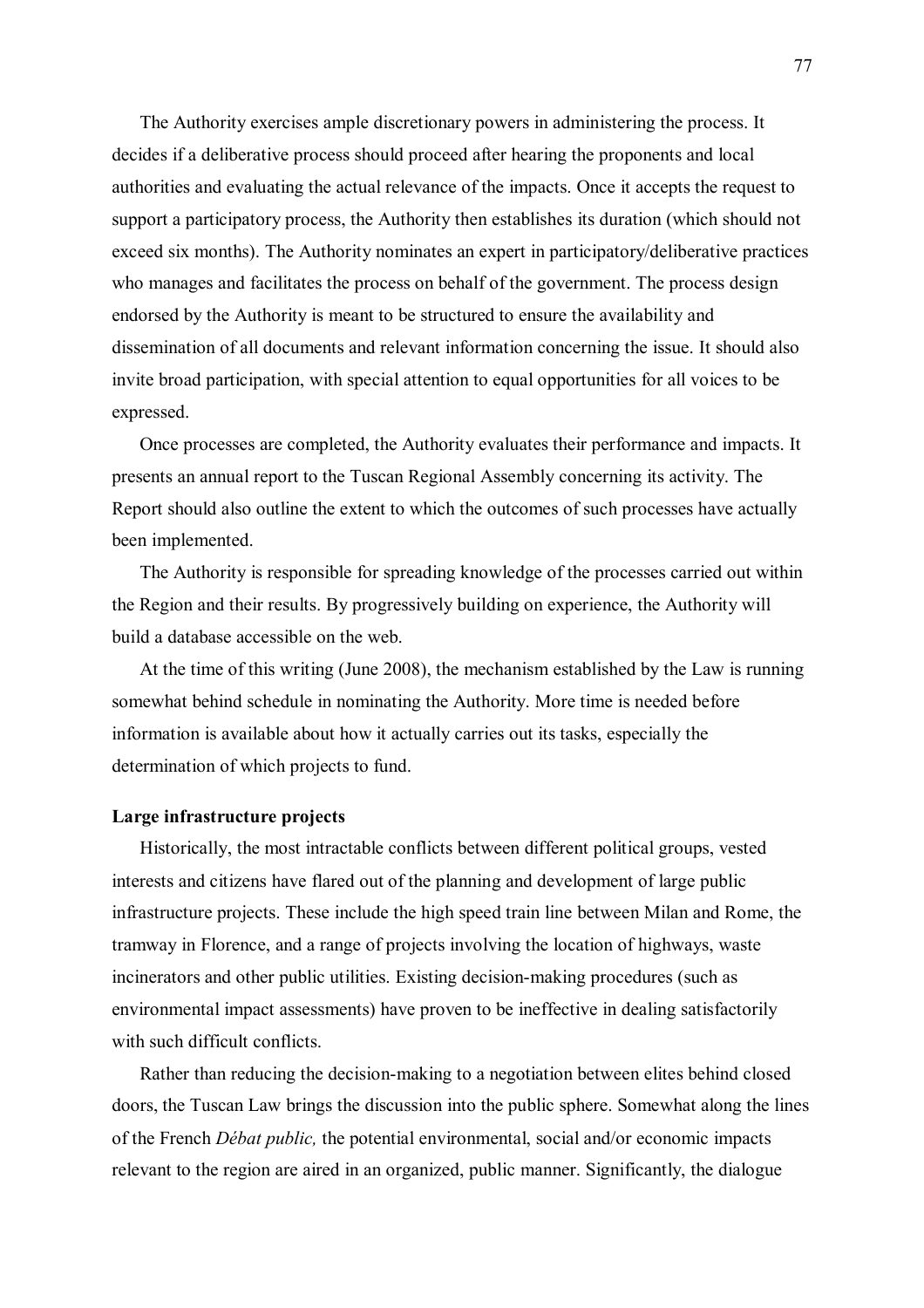can progress beyond the specific features of the project to questions about the values and benefits inherent in it. For example, if less waste is produced and recycling is stepped up, what need is there for a waste incinerator? In fact, the Law stipulates that the deliberative process should commence at the initial phase of the project, such as where a utility should be situated. By starting before any foundational decisions are set in marble, the project proponent avoids creating a "DAD" project (decide, announce, defend). In this approach, confidence in the roles and competencies of all parties can grow from the start.

 The establishment of a deliberative process can be requested by the proponent of the project, by financial sponsors of the project, by affected local authorities, and through a petition by at least 0.5% (i.e., one in 200) of all Tuscan citizens above the age of 16 years.

 Once the process is complete, the Manager publishes a report describing it and the proposed outcomes. The Authority then stamps its approval. The proponent of the project at this point can, within three months, choose between: a) canceling the project entirely or presenting a new one; b) proposing changes to the original project, c) maintaining the original project and providing reasons for such choice. In any case, the Region in defining its programs for the construction of public infrastructure gives priority to those projects that have undergone such a participatory process.

# **Local participation**

The 'second leg' of the Law aims at promoting participation at the local level, within the territory of a municipality or in broader areas including several municipalities or even several provinces of the Region. To foster participatory processes, the Region does not impose the adoption of such processes in local policy decision-making, which in any case the Regional government would not have the authority to do. Instead, the Regional strategy is to offer support that can make citizen engagement viable at the local level.

 The Law offers financial, methodological, organizational and communicative support. Several conditions must be satisfied in order to receive support for a participatory process relating to an issue: a precise description of the issue; the evolutionary phase of the decisionmaking for it; the proposed duration of the process (not more than six months); the type of participatory method to be used and its justification; nomination of an independent, impartial facilitator to conduct the process; methods to ensure the inclusion of all voices relevant to the dialogue, including those from hard-to-reach social and cultural groups; and public dissemination of relevant information before, during and after the process.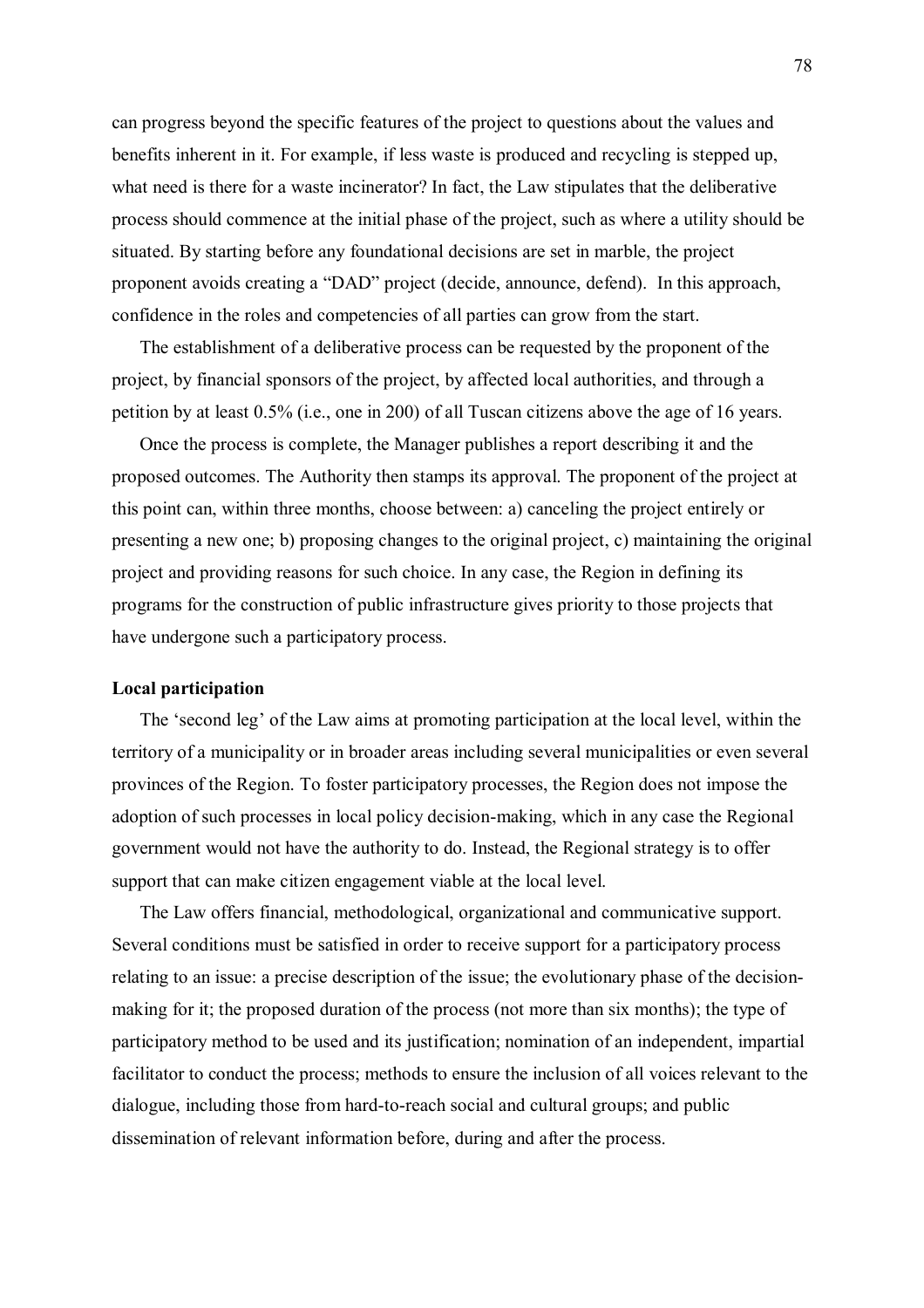Requests of support for local participatory process may be advanced by signed citizen petitions collected by individuals or associations or other civic organizations. Citizens must reside in the affected area and be over the age of 16 years. The required number of signatures for a valid petition depends on the size of the affected local population, ranging from 5% when total population is less than 1,000 down to 0.5% where the population is above 30,000. This demand for citizen participation might also arise jointly from citizens and local authorities, or other governing administrations, associations or schools. Private firms may also request support for a participatory process when their projects have potentially high societal or environmental impact, but these applications must be endorsed by citizen petition. Proposals can be submitted three times per year: at the end of March, July and November.

 The Law also indicates criteria for prioritizing regional support. Priority is given to those processes that:

- ! involve vulnerable, disadvantaged or disabled individuals
- ! take place in areas featuring particular social or local difficulties
- concern policies or projects perceived to have high impact on the environment or on the landscape
- ! favor equal participation of genders
- ! have lower proportional operating cost to the Authority
- use innovative process design
- ! are requested by a larger number of citizens (above the minimum required).

 Citizen involvement can influence many policy areas for which the Region has jurisdiction, such as land use, energy, health, social policies, environment, and waste management. However, the Region must tread lightly on mandates devolved to provincial and municipal authorities. It would override these authorities to the Region's political peril. Therefore, the Law seeks cooperation with rather than imposition on local authorities. The Region subordinates its support to the signing of an agreement (*Protocollo d'intesa*), by which local authorities voluntarily accept the principles of the Law and its procedures, as well as the decisions of the Regional Authority. The local authorities agree to suspend the adoption of any formal decision on the issue until the participatory process is completed.

 The Law stipulates that outcomes of participatory processes must be implemented or taken up by or with local authorities. Should they decide not to follow citizens' recommendations, then the reasons must be explicitly and publicly stated.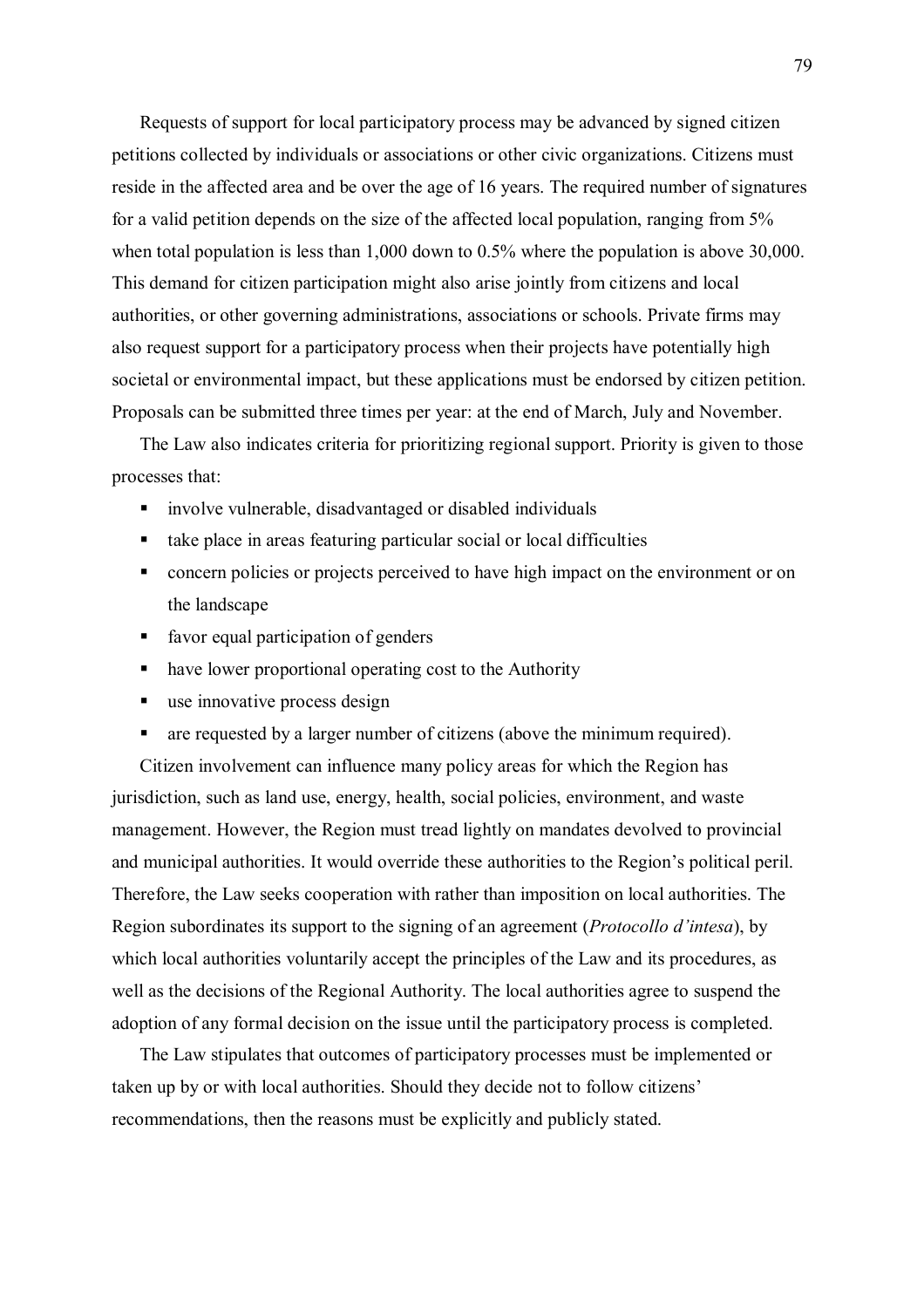## **Resources**

 $\overline{a}$ 

 Under the Law, the sum of one million euro is allocated annually (for the years 2008 and 2009) by the Regional government for the overall implementation of its provisions. Though not explicitly prescribed by the Law, 30% of this allocation will be used for training programs and for participatory processes undertaken by Regional government itself. In November 2007, for example, Tuscany held a 21st Century Town Meeting about its health policies.

 Though allocated resources will allow the funding of a limited number of processes (depending on size, some 10-20 per year<sup>9</sup>), the Region envisions that these will gradually ignite interest in participatory processes in other administrations. Of course, this can occur only if a particular governmental body, or bodies, is willing to actively liaison with citizens, relinquishing a part of its monopoly over decision-making for the benefits of citizen engagement for its own sake as well as for society at large.

#### **Discussion**

 The Law encourages and supports but does not require public participation. As Regional President Martini stated, 'one cannot order participation by decree' (Bobbio, 2007, p. 93). By definition, participation cannot be imposed on free citizens in a society, nor, as mentioned above, does the Region have the legal power to demand local authorities adopt participatory processes.

Thus, Tuscany's strategy is to provide support, assistance and, not least important, legitimation to societal and institutional actors who are potentially motivated towards citizen engagement. In promoting concrete experiences throughout its territory, the Region aims to disseminate the idea that civic engagement can be a normal way of deciding on public affairs.

 To pursue this goal, the Law deploys a number of tools. A database of regional experiences offers a useful reference for societal and institutional actors interested in activating citizen engagement. The Region will support training activities and the drafting of information materials targeting its own civil servants, local authorities (both political and bureaucratic personnel), and civil society at large (e.g., associations, teachers, students). The aim is twofold: to contribute to the growth of a *participation culture* within administrations and to develop in-house capacities by spreading relevant skills and know-how. The Region

 $9<sup>9</sup>$  A rough indicator might be that some 15 local authorities submitted requests of funding to the region by the first deadline established by the Law (March 31, 2008).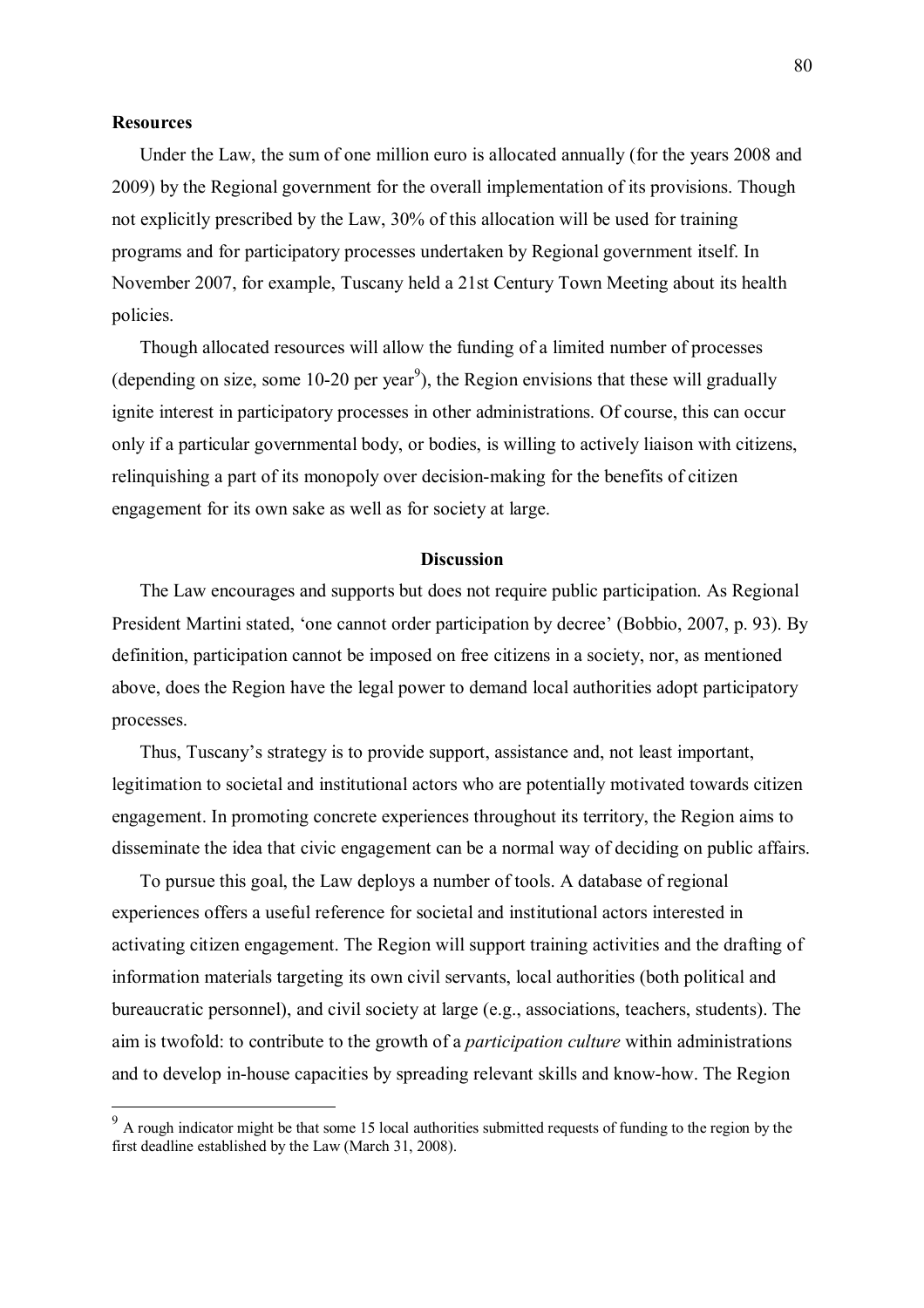offers various forms of support in-kind, such as the possibility to use its electronic network (e.g., for on-line dialogues).

 However, the main form of support is financial. The relevance of this aspect cannot be stressed enough. In countries such as the U.S. funding is often provided by foundations and donations, but such channels are very limited if non-existent in Italy. Thus, funding by the public sector is essential if 'high quality' participation is to be promoted.

 A key question may be posed about the nature of the processes explicitly supported by the Law, which will be enhanced by having that support: To what extent does the Tuscan Law prescribe that participation processes should present specific traits, namely those commonly associated with deliberative theory and practice?

At least two such features are clearly spelled out:

- 1. Processes are to be managed in such a way as to ensure neutrality and impartiality;
- 2. Processes must be inclusive, in the sense that they assure that all 'voices' are involved and have the same opportunities to make themselves heard, and in particular that weak social actors actually take part in them. Any individual, regardless of citizenship, living or carrying out his/her activity in Tuscany in an area affected by a participatory process is entitled to take part in it. In this way, the Law pursues goals of social equity: processes thus should be organized in ways that in fact favor active participation with equal opportunities for that participation afforded to diverse cultural and social groups, physically disabled individuals, and persons of both genders.

 It should be noted that the Law establishes precise time constraints: both infrastructure and local participation processes have a maximum duration of six months, although the extension of an additional three months can be granted by the Authority for justified reasons. This means that time is limited, though probably sufficient in most cases; a bit of 'stress' can be useful to encourage participants to move ahead, but flexibility is also required if processes are not to be 'artificially' closed before participants are ready to do so or have reached the degree of consensus set out by the processes themselves.

 All in all, there are good reasons to argue that it would not be appropriate for the Law to dictate process standards or define them too rigidly. Instead, the Law reflects a pragmatically flexible attitude, open to experimenting with innovative approaches. In this way, it suggests implementation will be an on-going learning process. The Authority will have a pivotal role in this process by developing criteria for participatory practices, as mentioned above, and by providing feedback to the 'regional system' through evaluation.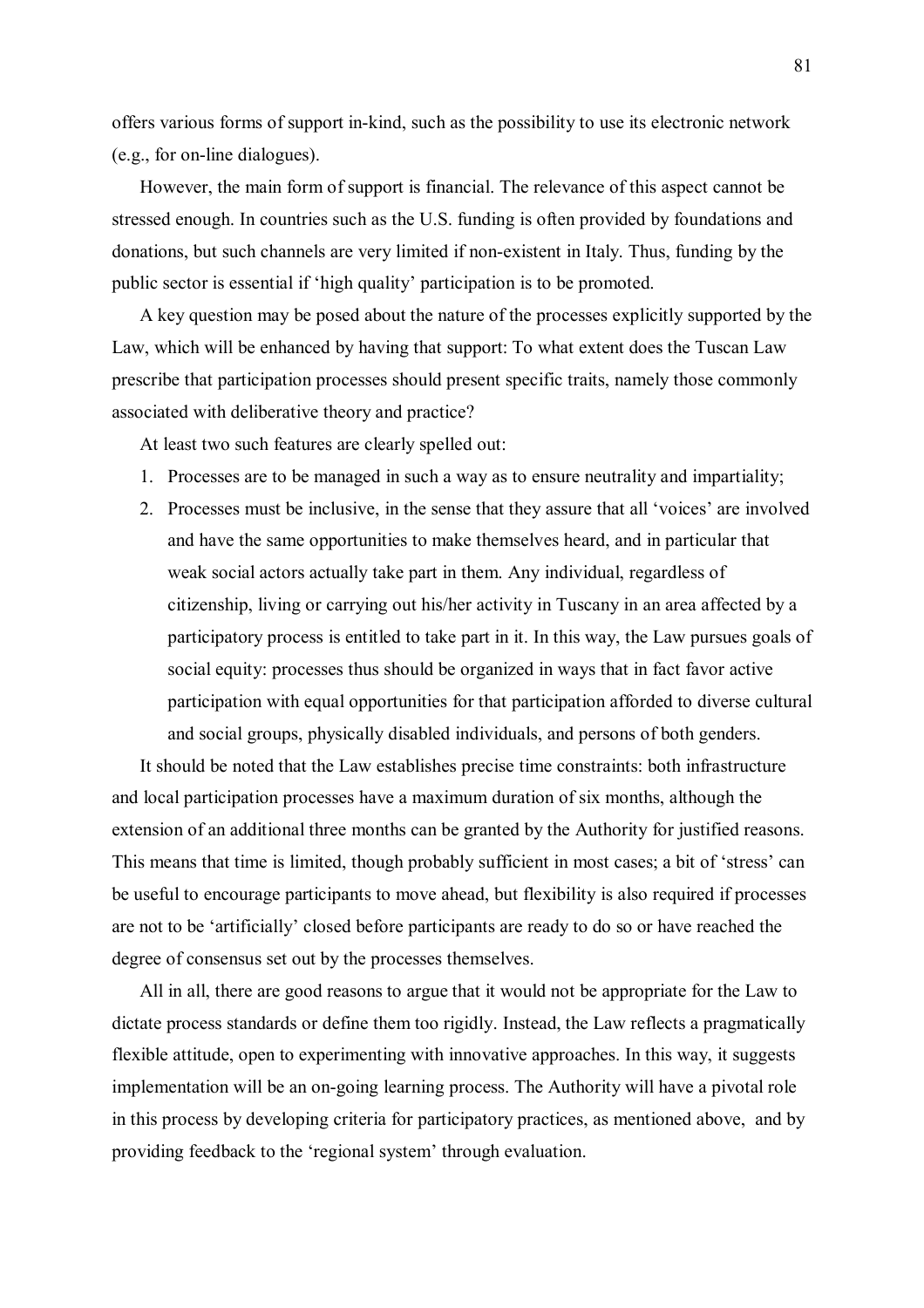#### **Conclusion**

 The Tuscan Law represents a rare empirical case capable of offering some answers to the question posed by Fung, Gastil, and Levine (2005): how can deliberative democracy be institutionalized? The Tuscan Law represents an interesting and innovative case of a regional government attempting to translate participation theory into everyday political practice. In doing so, it encounters many challenges, not the least of which is the translation of good intentions to a bureaucratic 'tick-a-box' response (the bane of democratic idealists).

 As described above, a number of points remain open and will have to be verified on the basis of empirical evidence as the Law is implemented. By way of conclusion, if we turn to the Brisbane Declaration,  $10^{\circ}$  considered a best practice description of rigorous public participation and the practical corollary of deliberative democracy, it is possible to relate the Law to the Declaration's four core principles:

- Integrity where there is openness and honesty about the scope and purpose of the engagement
- Inclusion where there is opportunity for a diverse range of values and perspectives to be freely and fairly expressed and heard
- Deliberation  $-$  where there is sufficient and credible information for dialogue, choice and decisions, and where there is space to weigh options, develop common understandings and appreciate respective roles and responsibilities
- Influence where people have input in designing how they participate, when policies and services reflect their involvement and when the impact of their input is apparent

Regarding *integrity*, the Law itself and the Law's reliance on an independent body, the Authority, adds considerable weight to this principle. In relation to *inclusion*, the metaparticipation which preceded the enactment of the Law demonstrated that there is work to be done in this area. The Law does not address the issue of representativeness of participants, (though this trait has relevant implications for the credibility of the process and its outcomes in the eyes of the public and of the decision-makers.) Representativeness may be a principle that requires further exploration. *Deliberation* has been addressed through the features described earlier and the Law demonstrates a predisposition to move beyond superficial consultation methods. The Authority will need to address the matter of consensus; that is, should participants uncover and attempt to reach consensus by the end of the process?

 $\overline{a}$ 

 $10$  ww.getinvolved.gld.gov.au/share\_your\_knowledge/un\_conference/documents/pdf/brisbane\_declaration.pdf